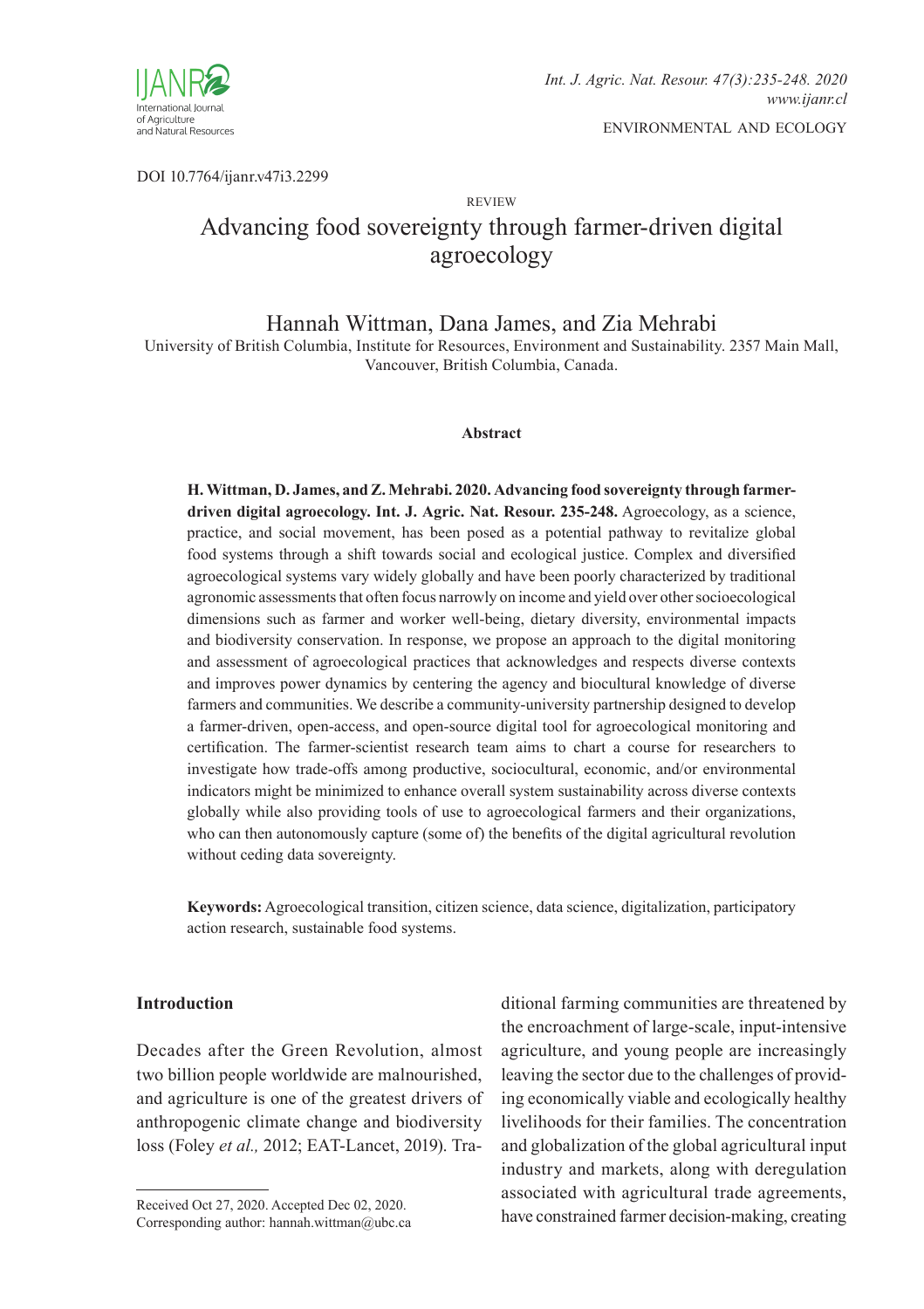"new ethical challenges" for farmers responsible for stewarding the globe's agricultural landscapes (Hendrickson & James, 2005).

In response, farmers, agricultural social movements, consumers, researchers, and policymakers are seeking agroecological alternatives that can improve sociocultural, economic, and environmental outcomes by reducing the use of synthetic inputs, rebuilding local food systems based on socially mediated markets, and working with nature instead of attempting to overcome it (Perfecto & Vandermeer, 2010). Agroecology is defined as the application of ecological principles to the design of agricultural systems in a way that acknowledges and respects diverse contexts and addresses power dynamics by centering the agency and biocultural knowledge of farmers and communities. As a science, practice, and social movement, agroecology has been put forth as a promising pathway for transitioning to more sustainable, resilient, and just agri-food systems (Altieri, 1995; Kremen *et al.*, 2012; FAO, 2018a, 2018b; HLPE, 2019).

However, several challenges persist in scaling out agroecology, not least of which is the difficulty in documenting, evaluating, and supporting the diverse range of practices that characterize agroecological systems. This essay explores the potential of and challenges related to the digitalization of agroecological systems and provides an example of a farmer-scientist partnership based on the principles of food sovereignty to develop an open-access digital tool for participatory agroecological certification.

### **Challenges in making agroecological practices "legible" in agricultural assessment frameworks**

Assessing agroecological systems at large scales is challenging. To date, most efforts to operationally monitor and evaluate the multidimensional outcomes of agricultural systems have been limited in scope, either focusing on a narrow geographic region or on a small number of variables associated with a particular agricultural production process (Duru, Therond & Fares, 2015; Sampson, 2018). Research on the performance of farm-level interventions also tends to privilege yield and production metrics over other socioecological dimensions, such as farmer livelihoods or well-being (cf. Ricciardi *et al.*, 2020). There is therefore a need to systematically assess synergies and trade-offs across the multiple services and outcomes provided by agricultural landscapes (c.f. D'Annolfo *et al.*, 2017; Wittman *et al.*, 2017; Ramankutty *et al.*, 2019). Beyond food production, these include social, cultural, and other ecosystem services that affect sustainability, well-being, and food sovereignty (Ruiz-Almeida & Rivera-Ferre, 2019).

Current platforms for assessing agricultural performance at the global scale, such as the FAO World Program for the Census of Agriculture, are based on data collected sporadically over long time frames (e.g., once every decade) and often do not meaningfully involve farmers or traditional knowledge keepers in the process (Pretty, 2018). Census survey rosters associated with the World Census of Agriculture, for example, do not include questions that could more accurately identify the diverse array of context-specific management practices present across global agroecological systems (cf. FAO, 2015). In recognition of this gap, the FAO has developed new recommendations for country-led agricultural and rural statistics development, including piloting new survey questionnaires in Africa and the Asia-Pacific regions that address aspects of the Sustainable Development Goals as well as additional questions appropriate to more diverse production systems (AGRIS, n.d.). The FAO has also led the development of a new survey tool for the assessment of agroecological performance (TAPE) in response to growing political interest in agroecology in relation to the SDGs (FAO, 2019). Other global platforms, such as GEOGLAM, involve a more frequent collection of remote sensing-derived data on agricultural systems but are limited in system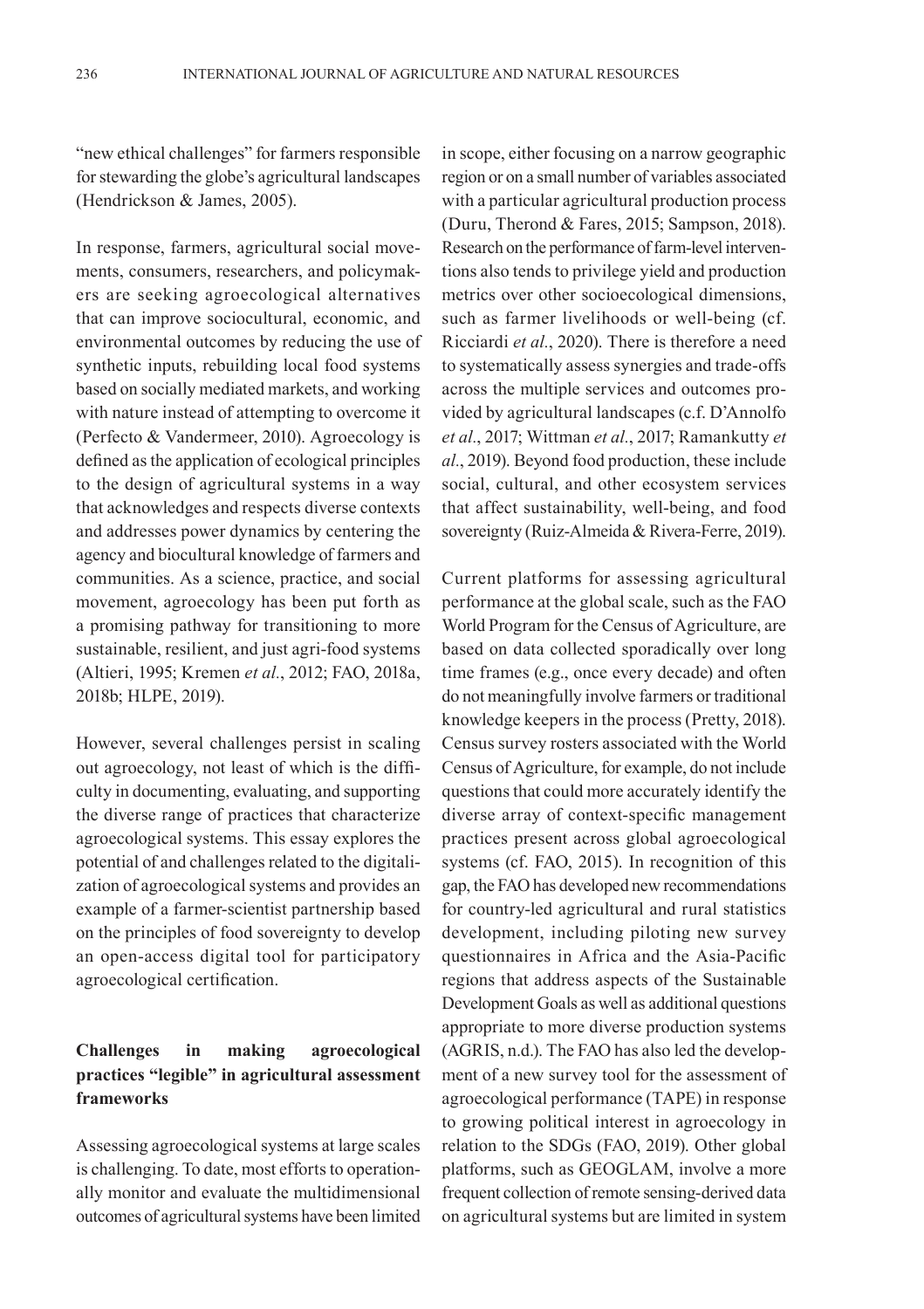coverage (major crops) and often lack data on context-specific social, political, and ecological processes associated with observable outcomes.

On the other side of the methodological spectrum, ethnographies and case studies adopting methods from the social sciences have often been used to study agroecology and to account for context specificity at the community and regional levels (Pimbert, 2018). Although generalized knowledge claims can be made from case studies of agroecological systems (c.f. Magliocca *et al.*, 2018), most case studies are not designed for comparison or monitoring over time. To this end, researchers have developed several sophisticated and interdisciplinary agricultural sustainability assessment tools that can be used in multiple contexts, such as the process-driven MESMIS Indicator-based Sustainability Assessment Framework (Astier *et al.*, 2012) (which formed the basis of the FAO's TAPE tool discussed above) and the "Response-Inducing Sustainability Evaluation" (RISE) framework (which is based on a standard set of indicators) (Grenz *et al.*, 2016). However, the application of these frameworks can also be time consuming and costly for both researchers and farmers – particularly for farmer networks or communities who find themselves frequently fielding research requests. Lastly, while case studies and the indicator-based approaches described above have gleaned important insights for researchers and include various degrees of farmer participation, the final results are often not returned to farmers at all or are of limited direct use to farmers.

In summary, very few of the tools described above are accessible to farmers themselves to use autonomously in the documentation and assessment of their own management practices. The "digitalization" of agriculture and the approach of human-centered design provide a potential pathway through which to ensure that farm-level data and assessments are co-created with farmers and that the results both originate and stay in the hands of the farmers themselves.

# **Digital agroecology: a way to bridge the data gap?**

Digital agriculture, a core feature of the "Fourth Industrial Revolution" or of Agriculture 4.0, involves a suite of new technologies that are expected to transform agriculture over the coming decades, including those that create and use big data; employ machine learning, deep learning, remote sensing, robotics and autonomous systems; build on expanded access to mobile devices and social media; and integrate bundled services for farmers (Trendov *et al.*, 2019; Rotz *et al.*, 2019). One rapidly growing area of digital agriculture is the idea of "smart farms," which seek to reduce labor constraints and make farming operations more predictable, streamlined, safe and profitable by collecting and analyzing large quantities of data. These data can be derived from yield monitors and sensors connected to seeding, fertilizing, irrigation, harvesting equipment, milking stations, livestock housing, and storage units. Smart farms also access advanced weather and market information systems, which can be used alongside robotics for high levels of automation in certain farm management operations. By 2025, farms in industrialized countries using smart farm technologies are expected to produce millions of data points each day (Howard, 2019).

While many digital agriculture technologies have primarily been marketed to large-scale and industrial farms, others have been designed for use by small-scale farmers (e.g., Srinivasan, 1999; Shibusawa, 2001; Van Loon *et al.*, 2018). For example, social enterprises, such as Precision Agriculture for Development (PAD), have emerged and primarily targeted smallholders in Africa and Asia (e.g., Mitchell, 2018). Despite the massive existing global "digital divide" in access to digital infrastructure, a broad range of community-, government-, and NGO-driven initiatives have emerged to utilize new digital technologies to design and deliver data-driven farming advisory services (such as digital extension, climate services, market information, and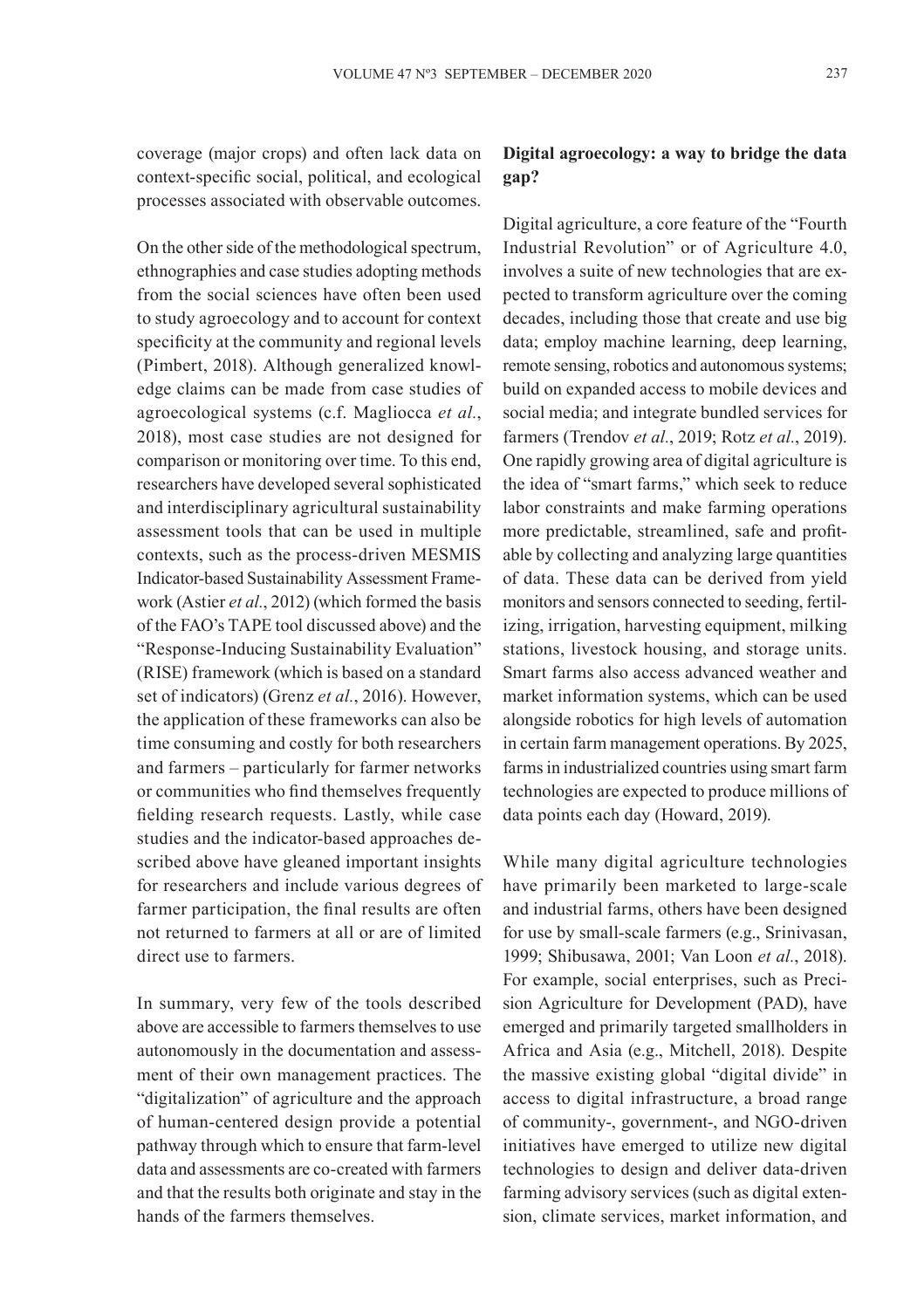access to finance) to small-scale farmers (Trendov *et al.*, 2019; Mehrabi *et al.*, 2020).

Food sovereignty and peasant farm networks have also discussed the potential benefits of engagement with digital tools in the food system:

*Proponents of digitalization emphasize the supposed benefits for marginalized people and small-scale food producers: digitalized land administration will increase tenure security; satellite-supported allocation of fishing rights will ensure transparency and security for small-scale fishers; blockchains will link producers to consumers directly, eliminating exploitation by intermediaries; digital agriculture will reduce input costs and increase the efficiency of irrigation and production. E-commerce is widely touted as the gateway for creating new markets and ways of marketing agricultural products (Nyéléni Forum for Food Sovereignty, 2019).*

These same food sovereignty advocates express concerns, however, that "the technology and infrastructure for this rosy scenario will come from corporations, who are in it for profits, not public benefit" (NFFS, 2019). Even proponents of the technology have pointed out the possibility of "data rich, information poor" (DRIP) conundrums:

*Forthcoming protocols and algorithms will help farmers distill big data into actionable events. But the technology's current reporting (without agronomic interpretation) isn't meaningful to most growers. Data analysis isn't something most have the time or training to navigate. An interpreter is needed to translate the rendered data into confident action (Howard, 2019).*

These concerns are valid. Agribusiness giants have developed proprietary software capable of interpreting farm data and providing data-driven management analytics and solutions for farmers using their hardware and software, filling the

void left by the gutting of public extension and agronomic advisory services across the globe. Following a global trend of the consolidation of resources and power within the global food system, power relations associated with the digital agriculture revolution have propelled further digital, economic, and agronomic divides within and between agri-food supply chains.

As a result, the digital, material, and political exclusion of smallholder farmers has served to obscure the creative contributions of the globally diverse food sovereignty movement – some 200 million peasant, Indigenous, and fisher families – to food systems. At the same time, we know that smallholders (<2 ha) produce 30–34% of the global food supply in 24% of the gross agricultural area, and these farming systems demonstrate more crop diversity and lower rates of postharvest loss (Ricciardi *et al.*, 2018). There is global consensus, as affirmed by the UN Committee on World Food Security's High-Level Panel of Experts, on the need for transdisciplinary collaborations to "develop practical, scientifically grounded and comprehensive performance metrics and indicators of agriculture and food systems as a basis for assessment, policy implementation, and investment decisions" (HLPE, 2019). These must be co-created and co-designed with, for, and by farmers and land stewards.

Pat Mooney, an active proponent of "wide-tech" within the food sovereignty movement, notes that farmers are constantly exchanging production and research information and using digital technology, combined with their own practical experience, to engage in their own forms of research and knowledge exchange. He suggests that:

*If lab-based scientists and field-based farmers can combine high tech with wide tech, smallholder producers may be able to take on some of the new technologies with confidence, and could adapt some of the latest information technologies to assess and access new innovations that will ensure there is good food, fairly produced,*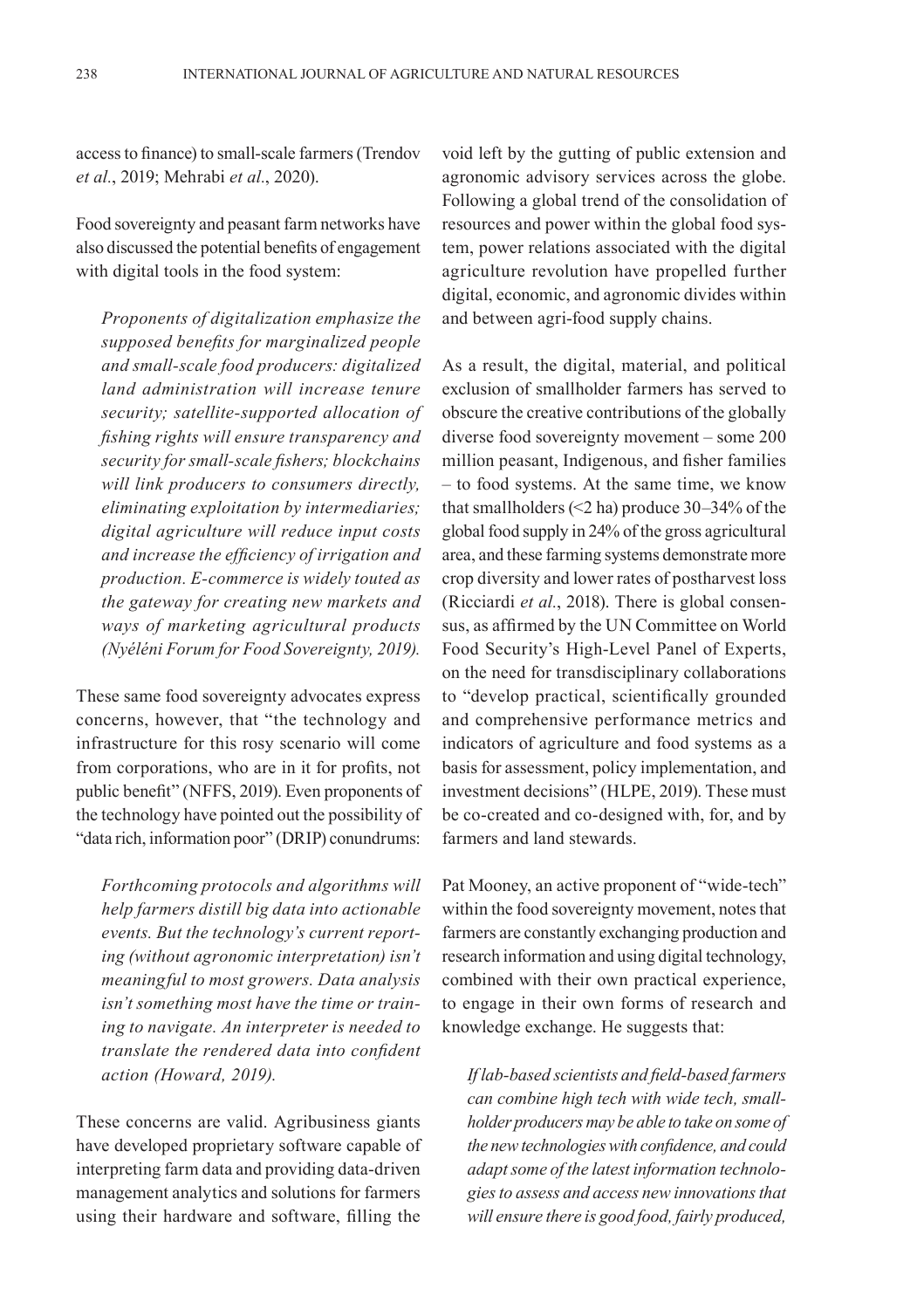*on the table in 2050. The real challenge will be to establish a respectful relationship in which scientists do not see farmers as either cheap labor or experimental subjects, but as the best judges of their own needs – and the best placed to determine their own opportunities (Mooney, 2018).*

### **Citizen science: data-driven agroecology from the ground up**

As food sovereignty scholars, we are called to codesign, practice, and disseminate a wide range of research methods to make diverse, equitable, and sustainable agroecological landscapes more legible (i.e., more easily understood across disciplinary, community, and policy spaces). One way forward involves taking seriously the idea of citizen science based on the premise of epistemological pluralism: that is, science conducted in the public interest, using a wide range of positionalities, approaches, and methods, in collaboration with grassroots social actors, and with the intention to influence policy towards supporting more sustainable food system processes and outcomes. Citizen science is increasingly recognized as a tool capable of addressing many "grand challenges" facing food systems and as a potentially transformative means to reconnect farming communities with extension and outreach programs (Ryan *et al.*, 2018).

Citizen science can take more extractive or emancipatory forms (Kimura & Kinchy, 2019). Both forms of research can benefit farmers, and on-farm research trials with varying degrees of farmer participation in research design and implementation have been utilized by agronomic and ecological researchers for decades. On one end of the spectrum, farmers and other citizen volunteers are involved in the "crowdsourcing" of data with focuses as diverse as bird counts, climate change impacts, crop variety performance, crop functional traits, and pest outbreaks (cf. van Etten *et al.*, 2019; Isaac & Martin, 2019). Steinke, van Etten & Zelan (2017) tested the accuracy of

farmer-generated data in agricultural citizen science and suggested that while the reliability of farmers' experimental observations has generally been low, aggregate validity has been achieved with higher numbers of observers through what the authors deem the "Wisdom of Crowds" principle in agricultural research.

On the other end of the spectrum, farmer-led and participatory approaches to the cocreation of research place farmers at the forefront, from the establishment of research questions to every aspect of research design, data collection, analysis, and application. For example, Bezner Kerr *et al.* (2019) describe a participatory research project applied in Malawi through which 425 farm households carried out agroecological experiments of their own choosing over a four-year period. The project resulted in significant increases in intercropping and legume diversification; the addition of compost, manure and crop residue amendments; and improvements in food security and dietary diversity, health, and well-being.

Mendez *et al.* (2017) synthesize several factors that reflect effective participatory action research (PAR), or "science for the people," related to agroecological processes:

(1) farmer/stakeholder participation in setting the research agenda from the outset, resulting in higher engagement and enhanced outcomes;

(2) employment of the right partners for the desired outcomes;

- (3) intentional and explicit reflection; and
- (4) cross-generational collaborations crucial to long-term benefits

Pretty *et al.* (2020) documented the establishment of over eight million new social networks, farmer federations, and rural cooperatives focused on supporting transitions to equity and sustainability, covering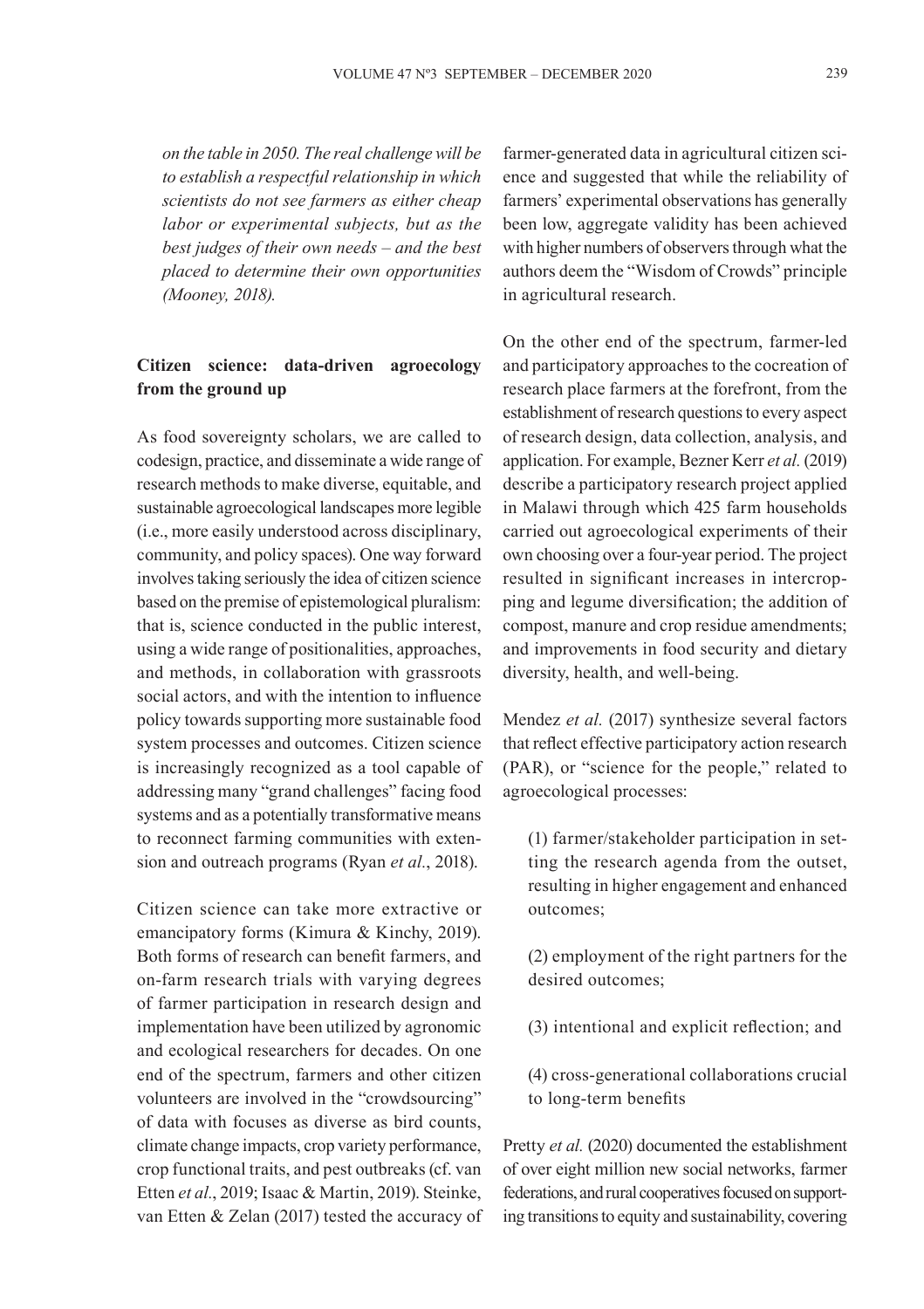170–255 million group members working over 300 million hectares of land, 98% of which is located in developing countries. These food and farming systems represent extensive diversity in landscape management, biodiversity conservation, market structures, and the use of agroecological practices. In addition to their role in identifying research and knowledge pathways, decentralized agroecological transition networks involved in participatory action research are providing a way forward in connecting the need for better decision-making support at the local level to global conversations on evidencebased policy change towards the development of sustainable food systems.

Integrating the diverse knowledge and perspectives present in the global context is crucial to the field of agroecology, which aims to combine scientific and citizen knowledge and values in mutually beneficial exchanges based on reciprocity (Brem-Wilson, 2015; Mendez *et al.,* 2015; Gliessman, 2016). Citizen science approaches to documenting and assessing agroecological transitions have been proposed as a pathway that is inclusive of digital agriculture while recognizing the importance of farmer-driven participatory action research and the cocreation of knowledge that respects data sovereignty. This idea, alongside Indigenous frameworks for data Ownership, Control, Access and Possession (OCAP<sup>TM</sup>, FNIGC 2014), can form the basis of an equitable data governance framework under which farmers and Indigenous peoples have control over data generation, storage, ownership, and access and over decision-making processes influenced by these data (see Kukutai & Taylor, 2016).

The global food sovereignty movement has also emphasized the need to better understand the potential implications of digital technologies for food security, ecological sustainability, equity, and governance in food systems. The Nyéléni Forum on Food Sovereignty, for example, has posed the following questions for both social movements and researchers interested in projects related to digital agroecology, asking participants to consider:

### *1. Who are the actors developing digital technologies and for what purposes?*

*2. Who has access to and control over digital technologies and for what purposes?*

*3. Who owns the huge amount of data that is created everyday by all of us, and who has the right to use and draw economic benefit from it?*

*4. How should the applications and impacts of digital technologies be monitored and assessed? How should these technologies be governed and regulated for the public good?*

*5. How should the risks deriving from digital technologies be assessed, and their application be monitored?*

*6. How can we challenge the dominant narrative that equates innovation with technology, to underline and promote peasant and indigenous innovations, practices and knowledge?*

*7. What are the relationships between peasant and indigenous innovations, practices and knowledge, and digital technologies?*

*8. How can we use digital technologies to advance food sovereignty and agroecology? With what kinds of technologies, under what conditions and how should they be governed?(Nyéléni Forum for Food Sovereignty, 2019).*

In a reflection focused on the digitalization of agriculture for IAASTD+10, Hilbeck and Tiselli (2020) suggest that digitalization can be "compatible with and support agroecological farming" but only when using an "entirely different approach from the one currently applied by actors in conventional agriculture." The authors suggest that digital agroecology must not be a one-sizefits-all tool but rather enable the integration of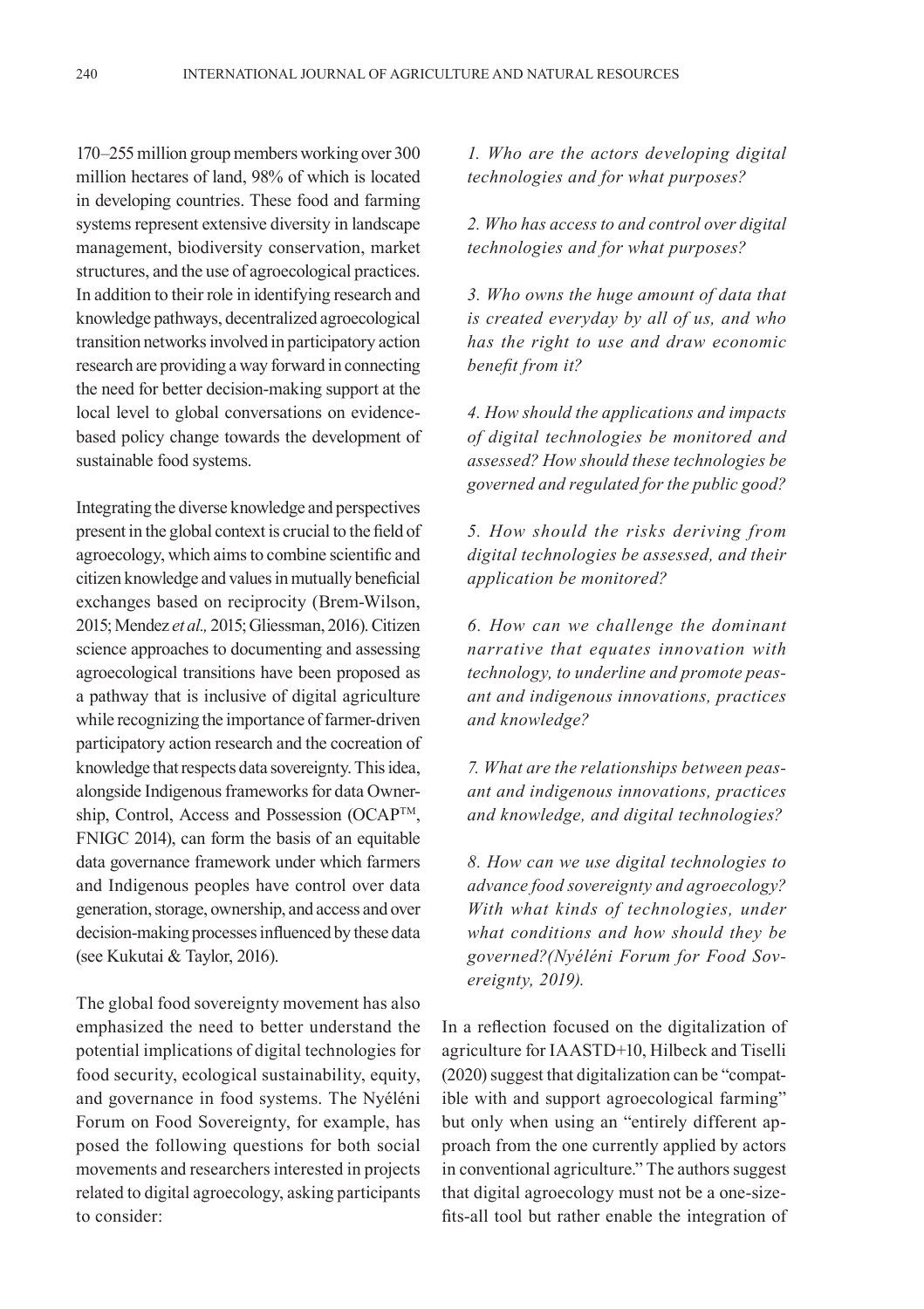diversity and context sensitivity, adaptability, and interoperability. Instead of using

*algorithms [to] mine and process large quantities of data related to and extracted from farming operations, to finally deliver statistical indicators which may or may not agree with a farmer's knowledge or experience and offer single (input) recipe solutions…* [digital agroecological tools must] *harmonize bottom-up (farmers to experts), top-down (experts to farmers) and horizontal (peer to peer) modes of communication, co-production, and dissemination of knowledge… [where] farmers are fully recognized as originators and co-creators of knowledge (Hilbeck and Tiselli, 2020).*

As such, digitalization must respect the social and cultural processes associated with agriculture rather than assuming that all farm work is characterized by "drudgery and hardship." Digitalization must also acknowledge and appreciate all dimensions and outcomes, including the delights, well-being and power that working in food systems can provide to participants. This entails ensuring that farmers are at the forefront of designing digital tools that work for them and that respect local cultural contexts and conditions. In the following sections, we discuss one such experiment.

# **Digital Agroecological Certification: a pathway to scaling agroecology?**

Beginning in the 1970s, the certification of "sustainable" agricultural practices – variously known as "natural," "organic," "fair trade," etc. – emerged from local and grassroots networks, with standards developed and monitored by farmers themselves through grounded forms of peer review combined with education and extension work related to sustainable agriculture.

Globally, organic certification has risen exponentially, comprising one of the world's fastest-growing food sectors (Seufert, Ramankutty & Mayerhofer, 2017). As organic food production has expanded and entered global trade networks, the model increasingly relies on third-party certification. The transaction costs and detailed record keeping associated with third-party certification have highlighted the inaccessibility of third-party certification to many global small-scale farmers (Nelson et al., 2009). There has also been critique of organic agriculture as having devolved into an input-substitution model of agriculture removed from its roots.

In response, participatory and farmer-to-farmer certification systems have reemerged as a movement "beyond organic" that attends more closely to the root values of agroecology. Participatory guarantee systems (PGSs), as codified by the International Federation of Organic Agriculture Movements (IFOAM) in 2008, are "locally focused quality assurance systems. They certify producers based on active participation of stakeholders and are built on a foundation of trust, social networks and knowledge exchange." PGSs can be recognized by governments but require local food consumers and growers to agree on the "conditions of their local food systems and the ways these are verified… including the choice and definition of the standards, the development and implementation of verification procedures, and the review and decision process to recognize farmers as organic" (IFOAM, 2018).

In the late 1990s and early 2000s, the PGS movement began to gain global recognition, particularly in Latin America, with the first international workshop on PGSs organized in Brazil by the International Federation of Organic Agriculture Movements (IFOAM) and Latin American and Caribbean Agroecological Movement. In 2019, the IFOAM estimated that there are now more than 220 PGS initiatives in 76 countries, involving 567,142 farmers (IFOAM, 2019). These initiatives apply a number of core principles that align with food sovereignty and agroecology movements: trust, transparency, participation, and learning. Participatory guarantee systems also often involve food consumers both in the certification process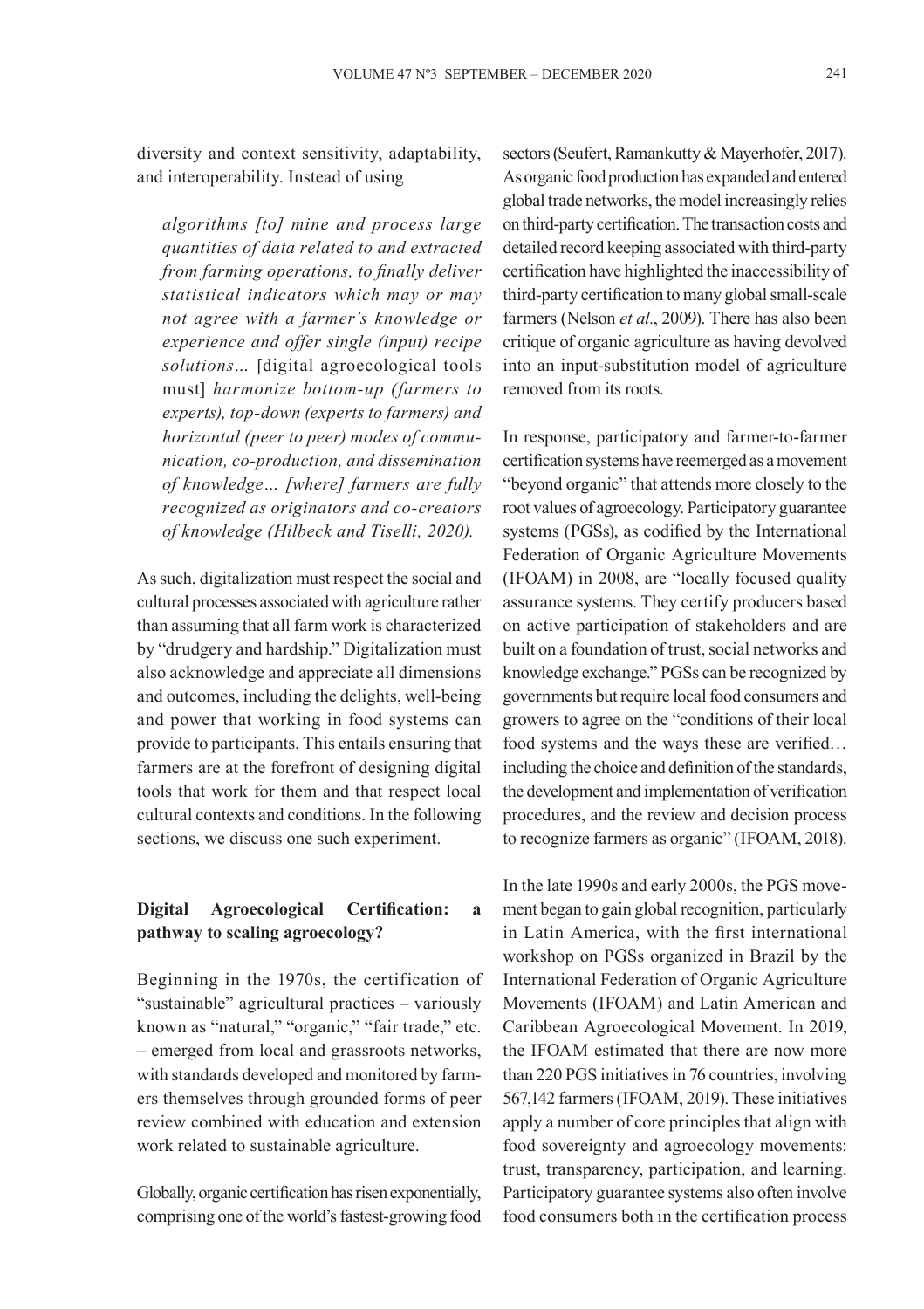and in building market networks in urban centers, helping to bridge the rural-urban divide and engage urban citizens more effectively in the food sovereignty movement (Bowness & Wittman, 2020). Finally, as the IFOAM itself points out, unlike global third-party organic certification, which seeks to uphold a limited set of globally applicable standards, a PGS is not a "one-sizefits all" approach to agriculture. Instead, a PGS is inclusive of diverse processes and indicators that are appropriate based on the sociocultural, economic, and ecological context (IFOAM, 2019).

### **Supporting agroecological transitions through participatory action research**

Beginning in 2015, researchers from the University of British Columbia and the University of Michigan were invited to work with Brazilian nongovernmental organizations (NGOs) Centro de Estudos e Promoção da Agricultura de Grupo (CEPAGRO) and Centro Vianei, community organizations working in southern Brazil to advance the movement and practice of agroecology. The organizations sought support for the development of a socioecological evaluation framework to assess the efficacy of food system interventions that they were implementing at the time – including participatory agroecological certification and farm-to-institution public procurement programs – in enabling progress towards food sovereignty (Guerra *et al.*, 2017; Wittman & Blesh, 2017).

A key finding of this project was that knowledge mobilized through farmer-to-farmer peer networking was instrumental in shifting production models towards agroecology and that agroecological certification provided both an opportunity and mechanism for farmers to assess their economic and agroecological performance each year. However, working primarily with pen and paper forms, the farmers found the process of certification cumbersome and labor intensive, not only for farm households but also for their network coordinators. Data analysis lagged, and

participants in several workshops commented that the agroecological certification process did not fully monitor the wide range of values that were important to the organizations involved, including gender equity and the preservation of biocultural heritage.

Our research team was subsequently invited to meet with a mutual support network of PGS organizations working across several regions in Latin America. These included, in addition to CEPAGRO and Centro Vianei, Tijtoca Nemiliztli (Mexico), the Movement for Social and Solidarity Economy (Ecuador), the Association for Organic Producers (Paraguay), the Centre for Alternative and Popular Technologies (Brazil), the Foundation for Socioeconomic Development and Environmental Restoration (El Salvador), and Mecenas de Vida (Brazil). An issue raised repeatedly by members of the PGS network (and by organic farmers) is the considerable variation found across certification frameworks and the difficulties that both farmers and their organizations have faced in developing processes for storing and analyzing production and sales records.

In building on prior results from our case studies and on qualitative fieldwork with these farming organizations, from 2018–2020, we codefined a shared research challenge: the need for new, accessible, cost-effective and farmer-driven methodologies that can effectively measure the multidimensional outcomes of agroecological management across a range of farm sizes and production systems.

The PGS network discussed whether LiteFarm, a platform developed by Dr. Zia Mehrabi while working at the Centre for Sustainable Food Systems (CSFS) at the University of British Columbia (UBC) Farm from 2017–2019, through a farmer-centered participatory design process with Canadian organic and diversified farmers, researchers and technology experts, could be used to help address the challenges faced by the PGS network – specifically, to facilitate farmer-centered and easily accessible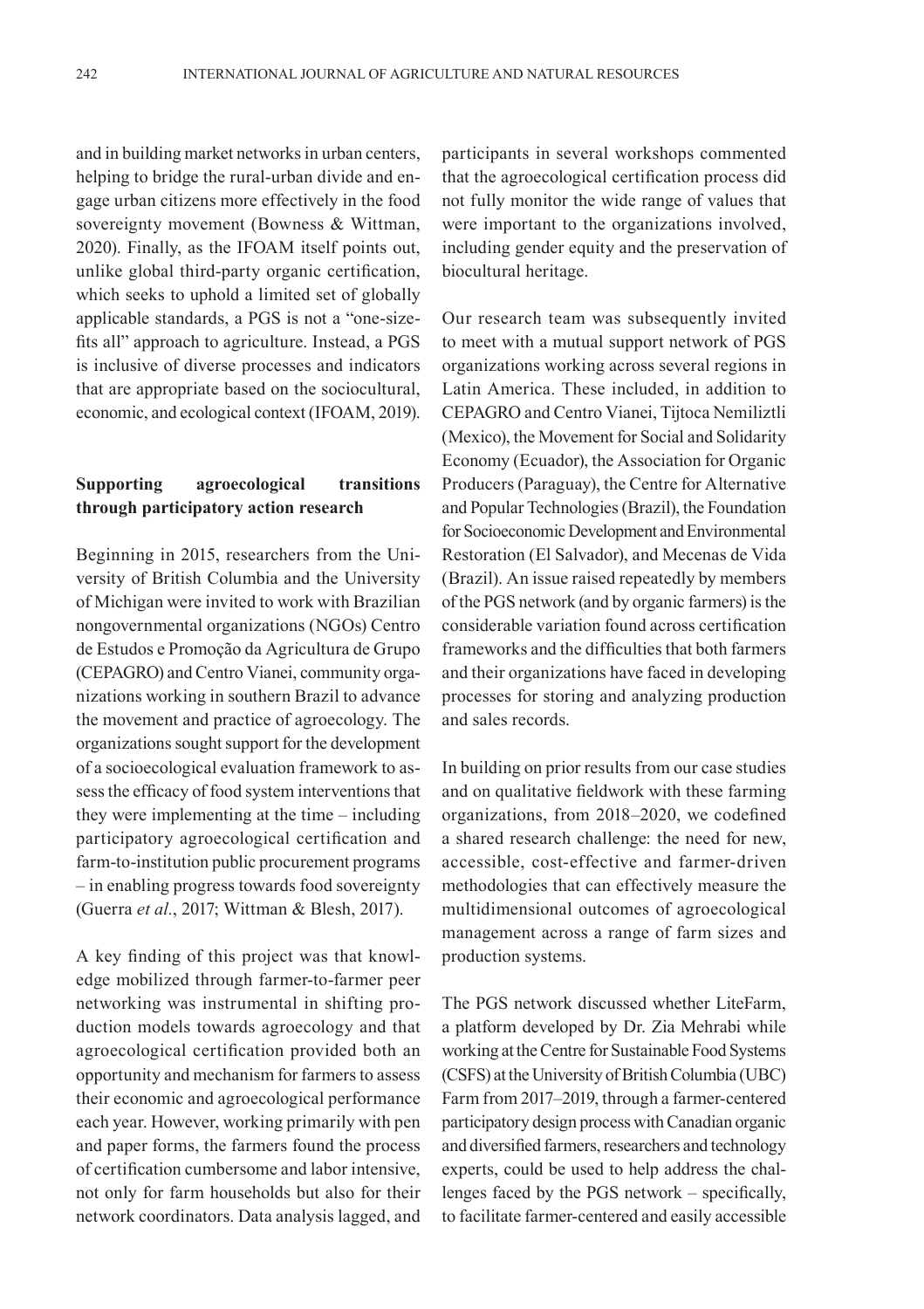methods for agroecological certification and communication. Briefly, LiteFarm is a community-led, not-for-profit, digital platform joining farmers and scientists together for the participatory assessment of social, environmental and economic outputs of farming systems (https://ubcfarm.ubc.ca/litefarm/). The platform interfaces with land stewards through a web application that allows for the consistent documentation of farming metrics, including management practices; inputs such as seeds, fertilizer, and water; field activities; harvests and yields; and financial information such as expenses and sales. The app currently generates insights, in real time, for farmers based on the collected data, including data on worker satisfaction and labor quality, profits and costs of production, the number of people fed (across nutritional dimensions), fertilizer and water use efficiency, soil health, market prices (relative to other local farmers in the network), and biodiversity conservation (www.litefarm.org).

As part of the process of co-development with the PGS networks, we hosted several workshops and visited farms in the network to demonstrate, train, pilot, gather feedback, and refine the application with the ultimate goal of helping farmers within our partner organizations make more informed decisions about farm management while also developing broader-scale evidence on the performance of agroecological production systems. By integrating the wide range of social and ecological variables involved in agroecological management and grounding both research design and analysis in the experiences of farmers from multiple countries across Latin America while improving capacity and digital literacy across demographic dimensions and for underserved populations, we hope to be better positioned to assess the potential contributions of agroecology to global food security and agricultural sustainability and to identify barriers to and pathways for transition. Our transdisciplinary research team aims to chart a course for researchers to investigate how trade-offs among productive, sociocultural, economic, and/or environmental indicators might be minimized to enhance overall system sustainability while also providing tools that agroecological farmers and their organizations want to use to manage their operations. By building software focused on and adaptable to different organizational needs, we intend to help these agroecological farmers capture (some of) the benefits of the digital agricultural revolution – without ceding data sovereignty.

In 2020, our team began the process of widely testing LiteFarm in half a dozen countries across North and South America. By supporting farmers in using the application in different locales, we aim to answer calls for digital agricultural solutions to assist underserved farmers with their own day-day documentation and data-driven farming challenges while assessing sustainability outcomes associated with regional variations in particular management practices, providing an innovative methodological mechanism for tracking agroecological management outcomes across political, social, and ecological gradients. At the same time, the project supports farmer and practitioner decision-making at the farm and organizational scales. Collectively, we aim to create software that is of direct use to farmers, provide evidence of the value of agroecology, and support the development of better policies to address the many challenges facing our global food system.

#### **Ethical dimensions and data sovereignty**

In contrast to traditional (and often extractive) social science and agronomic survey work that requires lengthy and costly periods of field data collection and analysis and through which data are not always effectively returned to their owners (e.g., the farmers themselves), our project (through the LiteFarm platform) enables data and multiple insights to be made immediately and freely available to farmers. The project also provides the data in suitably anonymized form with farmers' explicit consent (which can be withdrawn electronically at any time) to their participatory certification network coordinators, who can then develop their own regionally specific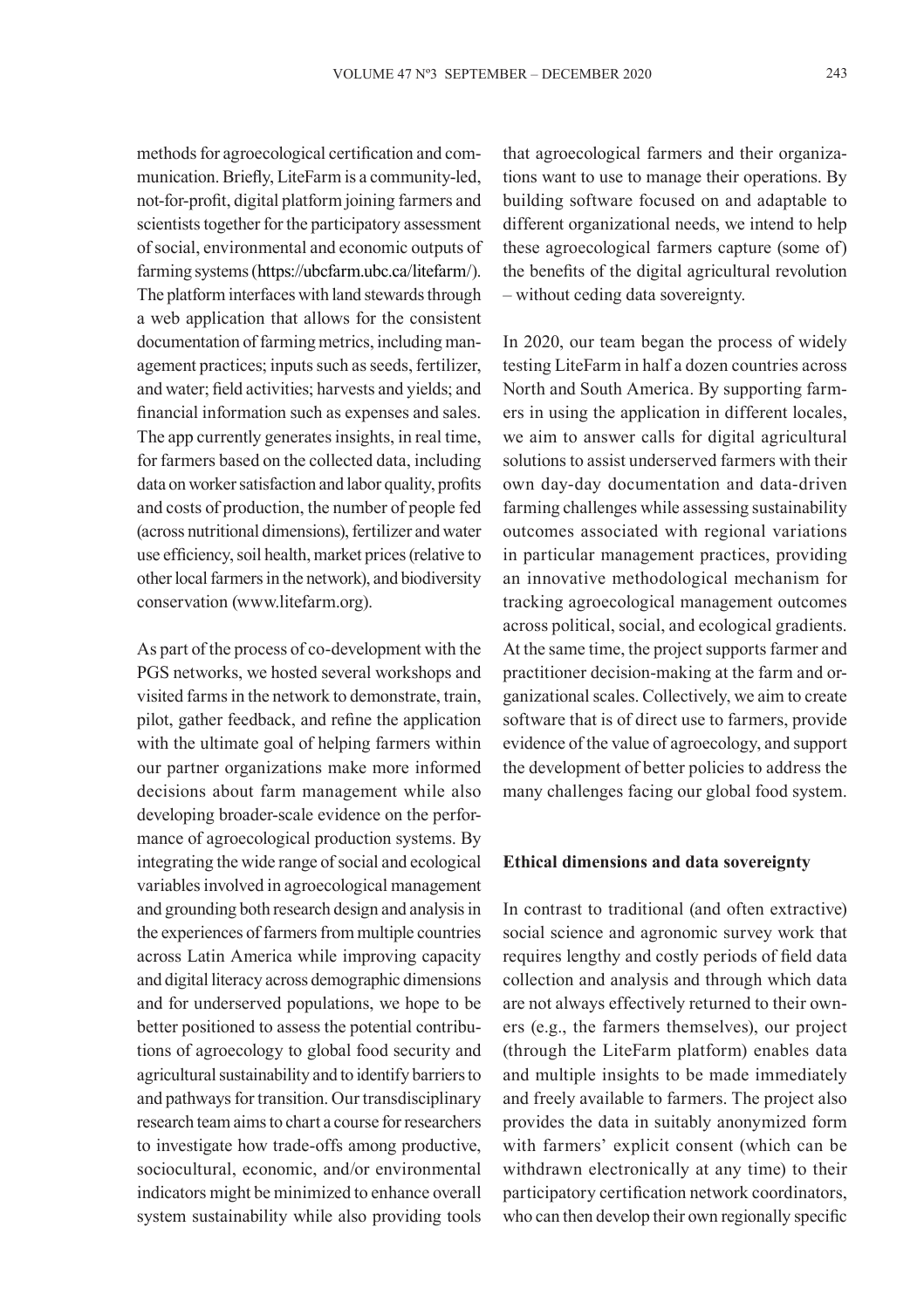analyses. In addition, because the platform stores data entered over time, data collection for agroecological monitoring will be ongoing via farmer training and peer-to-peer support from the PGS network, enabling community building for scaling out agroecological transitions supported through shared data analysis and the exchange of best practices for social and ecological sustainability.

Farmers within the PGS network – and among grassroots food sovereignty movements more broadly – have expressed concern over their data sovereignty, particularly around the capture of their data by external organizations (including multinational agribusiness enterprises) to be used for commercial purposes. As the project proceeds, we are developing new protocols to ensure data sovereignty (i.e., farmer ownership, access, and control) and security in addition to those already in place. We are also continuing to work within a usercenter design framework that builds on experiential and biocultural knowledge rather than replacing it.

Consistent with LiteFarm's privacy and confidentiality policy (UBC Behavioral Ethics Review Board Certificate # H17-03121), the project partners have also agreed to make anonymized data from LiteFarm available for noncommercial academic research on sustainable food systems (farmers must opt in and can opt out at any time). Copies of nonpublic releases of anonymized data can be shared with academic researchers for noncommercial research purposes under time-limited and confidential single-use licenses. The team will rigorously evaluate every project proposal prepared to ensure that data are used effectively to advance knowledge on sustainable food systems, support farmers in making sustainable management decisions, impact public policy to benefit farmers and workers, and advance agroecology.

#### **Conclusion**

In conclusion, it remains to be seen whether a bottom-up digital agriculture solution for scaling

agroecology can significantly shift power dynamics within the food system. However, we suggest that this project, which may be the world's first "grand experiment" in digital agroecology across a broad range of geographies, will provide early insights into whether and to what extent an open-source and open-access model for digital agroecology can create new pathways through which farmer organizations can design and adapt locally relevant solutions to challenges facing their own food systems while building on culturally specific indicators and certification frameworks. The collaboration outlined here provides an opportunity to follow these questions while adapting digital technology in real time to encompass and respect the core elements and praxis of agroecology: equity and justice, transparency, participation, and the co-construction of knowledge.

### **Acknowledgement**

This manuscript summarizes the authors' intended contribution at the Workshop on Challenges for Agroecology Development for the Building of Sustainable Agri-Food Systems (CRP), which was due to take place at the Faculty of Agricultural Sciences, University of Chile, Santiago de Chile, on 11-13 November 2019, and which was sponsored by the OECD Co-operative Research Programme: Biological Resource Management for Sustainable Agricultural Systems. Although due to the circumstances the workshop did not take place as a physical meeting, contributions intended to be supported by the OECD CRP are published in this Thematic Issue.

#### **Disclaimer**

The opinions expressed and arguments employed in this manuscript are the sole responsibility of the authors and do not necessarily reflect those of the OECD or of the governments of its Member countries.

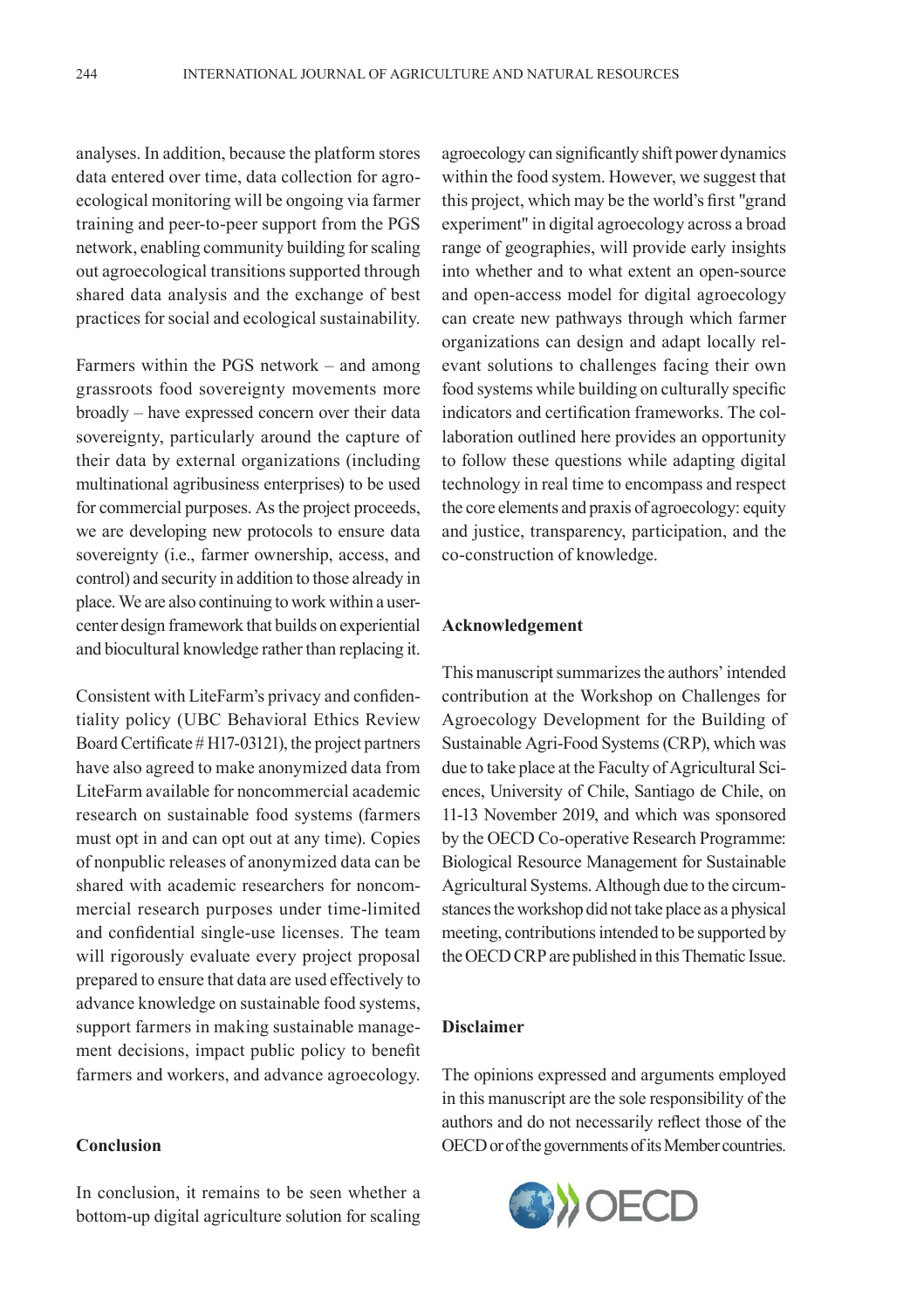#### **Resumen**

**H. Wittman, D. James, y Z. Mehrabi. 2020. Fomento de la soberanía alimentaria a través de la agroecología digital. J. Agric. Nat. Resour. 235-248.** La agroecología, como ciencia, práctica y movimiento social, se ha planteado como una vía para revitalizar los sistemas alimentarios mundiales a través de una transición hacia la justicia social y ecológica. Los sistemas agroecológicos y diversificados varían ampliamente a nivel mundial, el cual dificulta su caracterización a través de evaluaciones agronómicas tradicionales que se enfocan en los ingresos y el rendimiento, invisibilizando otras dimensiones socioecológicas, como el bienestar de los agricultores y trabajadores, la diversidad alimentaria, los impactos ambientales y la conservación de la biodiversidad. En respuesta, proponemos un camino para el monitoreo y evaluación digital de prácticas agroecológicas que visibiliza y respeta contextos diversos y mejora las dinámicas de poder al centrarse en la agencia y el conocimiento biocultural de diversos agricultores y comunidades. Describimos una colaboración entre la universidad y un red de agroecológica en Latino América trabajando con sistemas participativas de garantía, con el objetivo de desarrollar una herramienta digital de código abierto, de acceso abierto y definido por agricultores para el monitoreo y la certificación agroecológica. El equipo de investigación, compuesto de agricultores y científicos, tiene como objetivo trazar un curso para que los investigadores investiguen cómo se pueden minimizar las compensaciones entre los indicadores productivos, socioculturales, económicos y/o ambientales para mejorar la sostenibilidad general del sistema en diversos contextos a nivel mundial y, al mismo tiempo, proporcionar herramientas de uso para agricultores agroecológicos y sus organizaciones, que luego pueden capturar de manera autónoma (algunos de) los beneficios de la revolución agrícola digital sin ceder la soberanía.

**Palabras clave:** Ciencia ciudadana, ciencia de datos, digitalización, investigación acción participativa, sistemas alimentarios sostenibles, transición agroecológica.

### **References**

- AGRIS. N.d. The Agris Handbook on the Agricultural Integrated Survey. Retrieved from http:// gsars.org/en/agris-handbook-on-the-agricultural-integrated-survey/
- Altieri, M. (1995). *Agroecology: The Science of Sustainable Agriculture*. Boulder, CO: Westview Press.
- Astier, M., García-Barrios, L., Galván-Miyoshi, Y., González-Esquivel, C.E., & Masera, O.R. (2012). Assessing the Sustainability of Small Farmer Natural Resource Management Systems. A Critical Analysis of the MESMIS Program (1995–2010). *Ecology and Society* 17(25). doi: 10.5751/ES-04910-170325
- Bezner Kerr, R., Kangmennaang, J., Dakishoni, L., Nyantakyi-Frimpong, H., Lupafya, E., Shumba, L., Msachi, R., Boateng, G.O., Snapp, S.S., Chi-

taya, A., Maona, E., Gondwe, T., Nkhonjera, P., & Luginaah, I. (2019). Participatory agroecological research on climate change adaptation improves smallholder farmer household food security and dietary diversity in Malawi. *Agriculture, Ecosystems & Environment* 279:109–121. doi: 10.1016/j.agee.2019.04.004

- Bowness, E., & Wittman, H. (2020). Bringing the city to the country? Responsibility, privilege and urban agrarianism in Metro Vancouver. *Journal of Peasant Studies* 4:1–26. doi: 10.1016/j. jrurstud.2017.03.007
- Brem-Wilson, J. (2015). Towards food sovereignty: interrogating peasant voice in the United Nations Committee on World Food Security. *Journal of Peasant Studies* 42:73–95. doi: 10.1080/03066150.2014.968143
- D'Annolfo, R., Gemmill-Herren, B., Graeub, B.,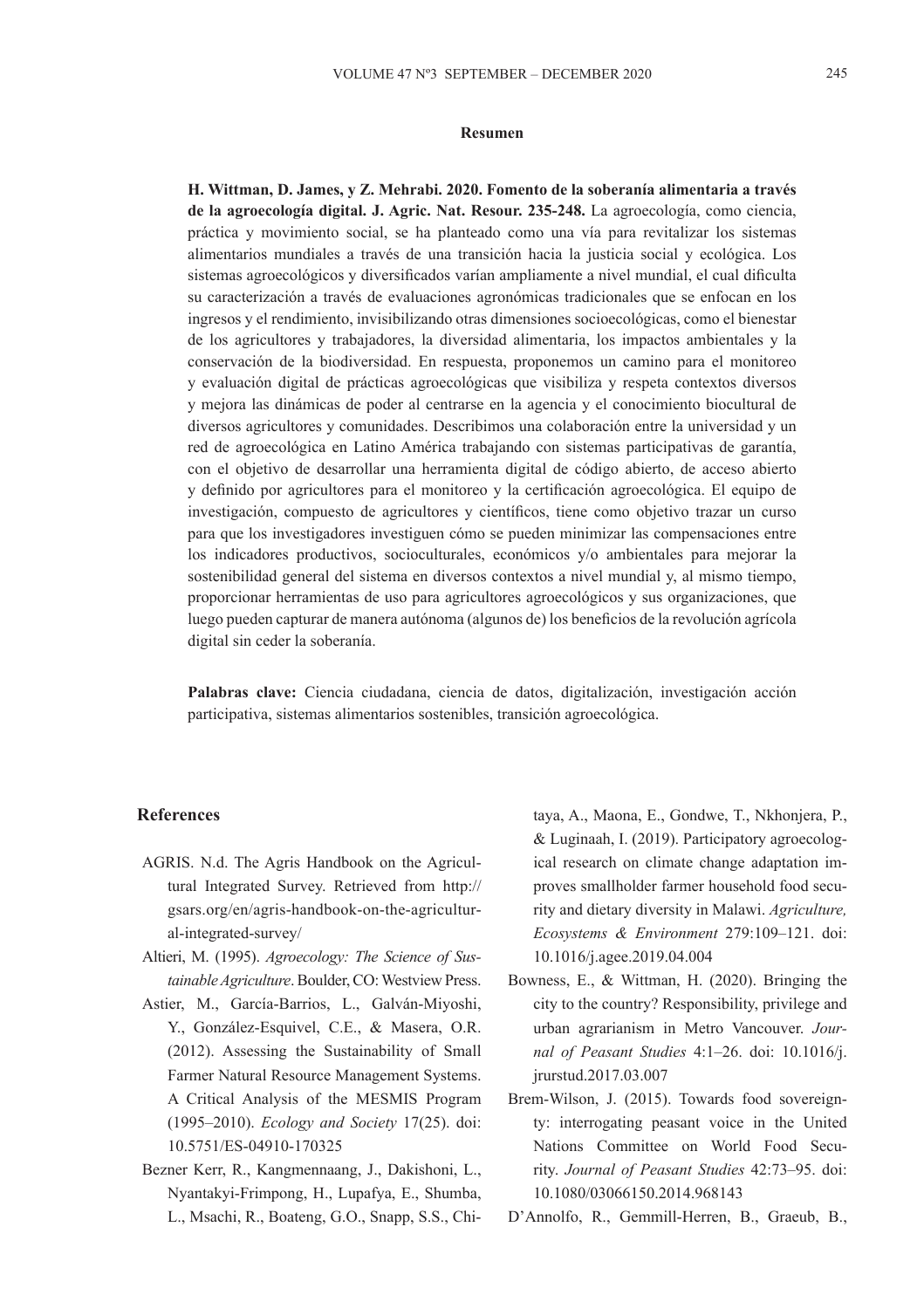& Garibaldi, L.A. (2017). A Review of Social and Economic Performance of Agroecology*. International Journal of Agricultural Sustainability* 15(6):632–644. doi: 10.1080/14735903.2017.1398123

- Duru, M., O. Therond & M. Fares. (2015). Designing Agroecological Transitions; A Review. *Agronomy for Sustainable Development,* 35(4):1237– 57. doi: 10.1007/s13593-015-0318-x
- EAT-Lancet. (2019). *Food Planet Health: Healthy Diets from Sustainable Food Systems*. EAT-Lancet Commission.
- FAO. (2015). World Programme for the Census of Agriculture 2020: Volume 1 - Programme, concepts and definitions. Food and Agriculture Organization of the United Nations, Rome.
- FAO. (2018a). *Scaling Up Agroecology Initiative: Transforming Food and Agricultural Systems in Support of the SDGs*. Food and Agriculture Organization of the United Nations, Rome.
- FAO. (2018b). *The 10 Elements of Agroecology: Guiding the Transition to Sustainable Food and Agricultural Systems*. Food and Agriculture Organization of the United Nations, Rome.
- FAO. (2019). Tool for agroecology performance evaluation: Process of Process of development and guidelines for application: Test version. Rome, FAO. Retrieved from http://www.fao.org/ policy-support/tools-and-publications/resourcesdetails/en/c/1257355/
- FNIGC. (2014). Ownership, Control, Access and Possession (OCAPTM): The Path to First Nations Information Governance. First Nations Information Governance Centre, Ottawa.
- Foley, J.A., Ramankutty, N., Brauman, K.A., Cassidy, E.S., Gerber, J.S., Johnston, M., Mueller, N.D., O'Connell, C., Ray, D.K., West, P.C., Balzer, C., Bennett, E.M., Carpenter, S.R., Hill, J., Monfreda, C., Polasky, S., Rockström, J., Sheehan, J., Siebert, S., Tilman, D., & Zaks, D.P.M. (2012). Solutions for a cultivated planet. *Nature,* 478:337–342. doi: 10.1038/nature10452
- Gliessman, S. (2016). Transforming Food Systems with Agroecology. *Agroecology and Sustainable Food Systems* 40(3):187–89. doi: 10.1080/21683565.2015.1130765
- Grenz, J., Mainiero, R., Schoch, M., Sereke, F., Stadler, S., Thalmann, C., & Wyss, R. (2016). "RISE 3.0 Manual". Bern University of Applied Sciences. Retrieved from www.rise.hafl.bfh.ch
- Guerra, J., Blesh, J., Schmitt Filho, A.L., & Wittman, H. (2017). Pathways to agroecological management through mediated markets in Santa Catarina, Brazil. *Elementa: Science of the Anthropocene,* 5:67. doi: 10.1525/journal. elementa.248
- Hendrickson, M.K., & James, H.S. (2005). The ethics of constrained choice: how the industrialization of agriculture impacts farming and farmer behavior. *Journal of Agricultural and Environmental Ethics,* 18:269–291. doi: 10.1007/ s10806-005-0631-5
- Hilbeck, A., & Tisselli, E. (2020). The emerging issue of "digitalization" in agriculture. In H. Herren, B. Haerlin and IAASTD+10 Advisory Group, *Transformation of Our Food Systems: The Making of a Paradigm Shift*. Berlin and Zurich: Foundation on Future Farming and Biovision.
- HLPE. (2019). *Agroecological and Other Innovative Approaches for Sustainable Agriculture and Food Systems That Enhance Food Security and Nutrition*. Rome.
- Howard, J. (2019). Interpreting the Growing Field of On-Farm Data. Retrieved from https://cals.ncsu. edu/crop-and-soil-sciences/news/interpretingthe-growing-field-of-on-farm-data/
- IFOAM. (2018). IFOAM Policy Brief on How Governments can recognize and support participatory guarantee systems (PGS). IFOAM Organics International.
- IFOAM. (2019). PGS Statistics Map. Retrieved from https://archive.ifoam.bio/en/pgs-maps
- Isaac, M.E., and Martin, A.R. (2019). Accumulating crop functional trait data with citizen science. *Scientific Reports,* 9:15715. doi: 10.1038/ s41598-019-51927-x
- Kimura, A.H., & Kinchy, A. (2019). *Science By the People: Participation, Power, and Politics of Environmental Knowledge*. Rutgers University Press, New Brunswick, NJ.
- Kremen, C., Iles, A., & Bacon, C. (2012). Diversified Farming Systems: An Agroecological, Systems-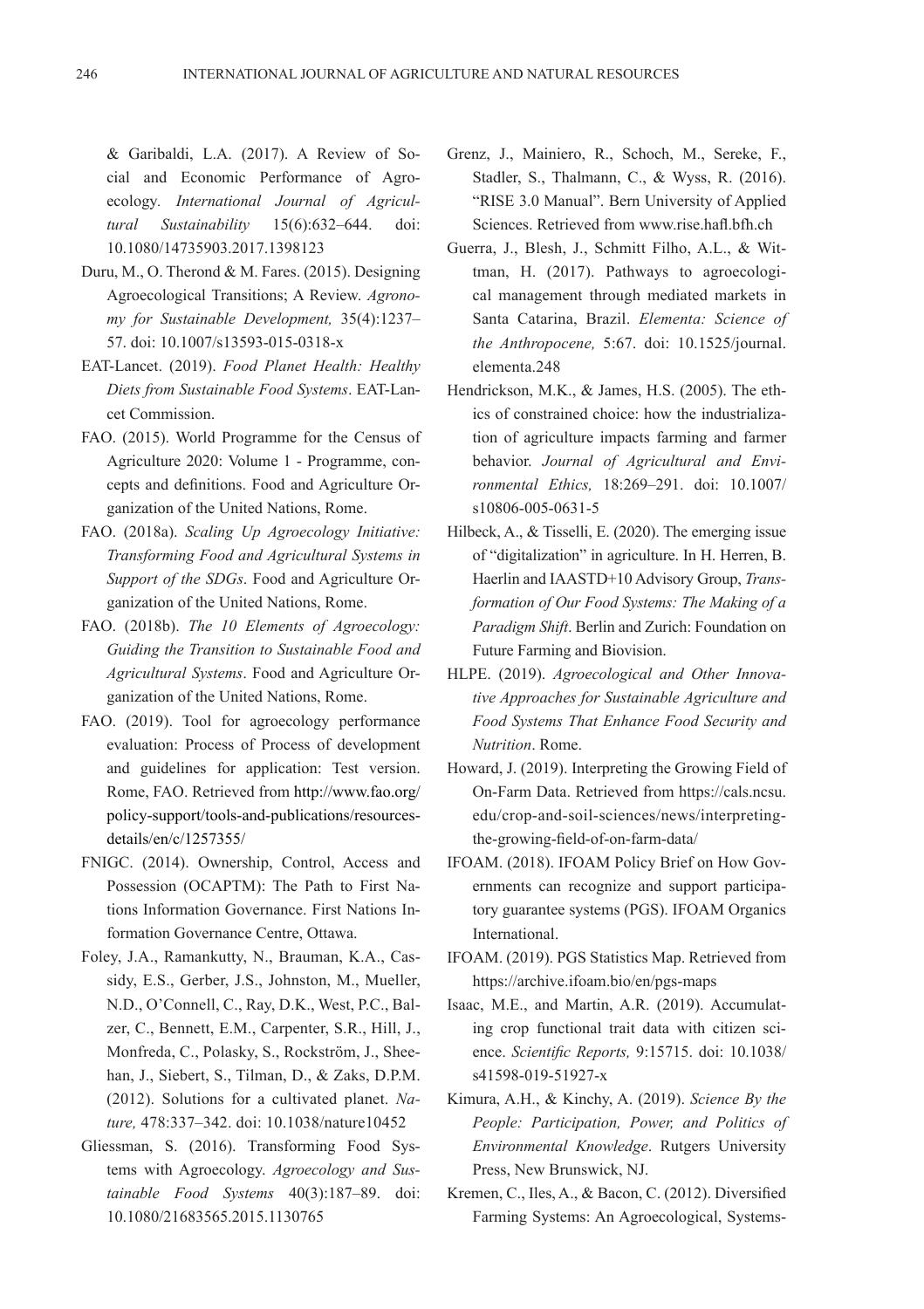Based Alternative to Modern Industrial Agriculture. *Ecology and Society*, 17(4):44–63. doi: 10.5751/ES-05103-170444

- Kukutai, T., & Taylor, J. (Eds.). (2016). *Indigenous Data Sovereignty: Towards an Agenda*. ANU Press, Acton, Australia.
- Magliocca, N.R., Ellis, E.C., Allington, G.R.H., de Bremond, A., Dell'Angelo, J., Mertz, O., Messerli, P., Meyfroidt, P., Seppelt, R., & Verburg, P.H. (2018). Closing global knowledge gaps: Producing generalized knowledge from case studies of social-ecological systems. *Global Environmental Change,* 50:1–14. doi: 10.1016/j. gloenvcha.2018.03.003
- Mehrabi, Z., McDowell, M.J., Ricciardi, V., Levers, C., Martinez, J.D., Mehrabi, N., Wittman, H., Ramankutty, N., & Jarvis, A. (2020). The global divide in data-driven farming. *Nature Sustainability,* 1–7. doi: 10.1038/s41893-020-00631-0
- Mendez, V.E., Bacon, C.M., Cohen, R., & Gliessman, S.R. (2015). *Agroecology: A Transdisciplinary, Participatory and Action-Oriented Approach*. Edited by C.A. Edwards. Boca Raton: CRC Press.
- Mendez, V.E., Caswell, M., Gliessman, S., & Cohen, R. (2017). Integrating Agroecology and Participatory Action Research (PAR): Lessons from Central America. *Sustainability,* 9:705. doi: 10.1080/21683565.2014.951459
- Mitchell, C. (2018). Technology Hope for African Farmers. *Financial Times*. Retrieved from https://www.ft.com/content/3316885c-b07d-11e8-87e0-d84e0d934341
- Mooney, P. (2018). What's cooking for climate change? Techno-fixing dinner for 10 billion. *Bulletin of the Atomic Scientists,* 74:390–396. doi: 10.1080/00963402.2018.1533214
- Nelson, E., Gómez Tovar, L., Schwentesius Rindermann, R., & Gómez Cruz, M.A. (2009). Participatory organic certification in Mexico: an alternative approach to maintaining the integrity of the organic label. *Agriculture and Human Values,*  27:227–237. doi: 10.1007/s10460-009-9205-x
- Nyéléni Forum for Food Sovereignty. (2019). The digitalization of the food system. *Nyéléni Newsletter* No. 37. Retrieved from https://nyeleni.org/

DOWNLOADS/newsletters/Nyeleni\_Newsletter\_Num\_37\_EN.pdf

- Perfecto, I., & Vandermeer, J.H. (2010). The agroecological matrix as alternative to the landsparing/agriculture intensification model. *Proceedings of the National Academy of Sciences,*  107:5786–5791. doi: 10.1073/pnas.0905455107
- Pimbert, M. (Ed). (2018). *Food Sovereignty, Agroecology and Biocultural Diversity: Constructing and Contesting Knowledge*. Routledge/Earthscan, pp. 259–321.
- Pretty, J., Benton, T.G., Bharucha, Z.P., Dicks, L.V., Flora, C.B., Godfray, H.C.J., Goulson, D., Hartley, S., Lampkin, N., Morris, C., Pierzynski, G., Prasad, P.V.V., Reganold, J., Rockström, J., Smith, P., Thorne, P., & Wratten, S. (2018). Global assessment of agricultural system redesign for sustainable intensification. *Nature Sustainability,* 1:441–446. doi: 10.1038/nature25785
- Pretty, J., Attwood, S., Bawden, R., van den Berg, H., Bharucha, Z.P., Dixon, J., Flora, C.B., Gallagher, K., Genskow, K., Hartley, S.E., Ketelaar, J.W., Kiara, J.K., Kumar, V., Lu, Y., MacMillan, T., Maréchal, A., Morales-Abubakar, A.L., Noble, A., Prasad, P.V.V., Rametsteiner, E., Reganold, J., Ricks, J.I., Rockström, J., Saito, O., Thorne, P., Wang, S., Wittman, H., Winter, M., & Yang, P. (2020). Assessment of the growth in social groups for sustainable agriculture and land management. *Global Sustainability*, 3:1–16. doi: 10.1017/sus.2020.19
- Ramankutty, N., Ricciardi, V., Mehrabi, Z., & Seufert, V. (2019). Trade-offs in the performance of alternative farming systems. *Agricultural Economics,* 50:97–105. doi: 10.1016/j.foodpol.2010.04.007
- Ricciardi, V., Ramankutty, N., Mehrabi, Z., Jarvis, L., & Chookolingo, B. (2018). How much of the world's food do smallholders produce? *Global Food Security,* 17:64–72. doi: 10.1016/j.gfs.2018.05.002
- Ricciardi, V., Wane, A., Sidhu, B.S., Goode, C., Solomon, D., McCullough, E., Diekmann, F., Porciello, J., Jain, M., Randall, N., & Mehrabi, Z. (2020). A scoping review of research funding for small-scale farmers in water scarce regions. *Nature Sustainability,* 1–11. doi: 10.1038/s41893- 020-00623-0